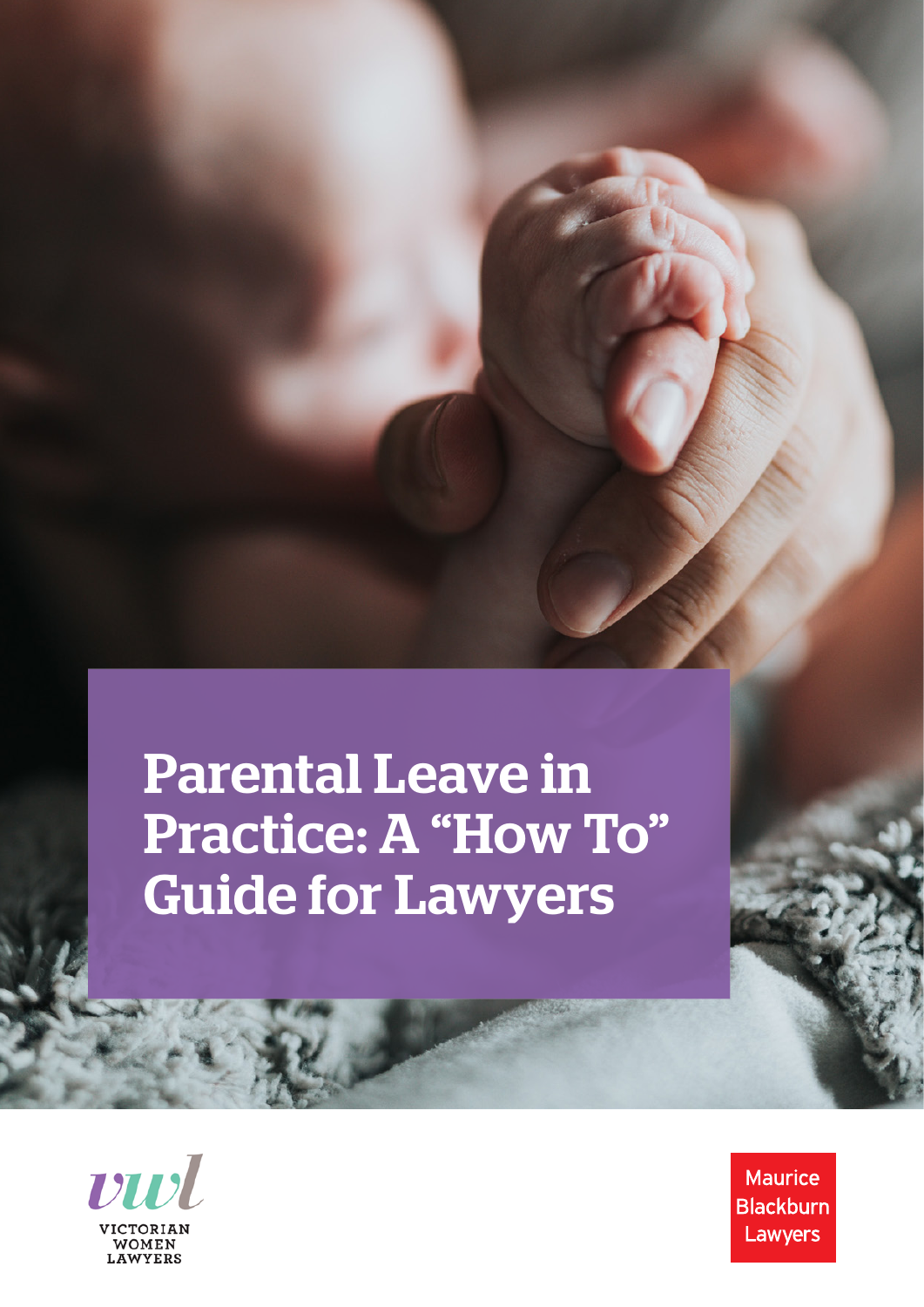# A / Before you go on parental leave

#### Working out your entitlements and other money matters

| 1 | Paid and unpaid<br>parental leave, and<br>how to structure it | You have a right to take unpaid parental leave for 12 months and to extend unpaid<br>parental leave by a further 12 months if you are caring for your child and have<br>worked for your employer for at least 12 months                                                                                                                                                                                                                                                                                                                                                                                                                         |  |
|---|---------------------------------------------------------------|-------------------------------------------------------------------------------------------------------------------------------------------------------------------------------------------------------------------------------------------------------------------------------------------------------------------------------------------------------------------------------------------------------------------------------------------------------------------------------------------------------------------------------------------------------------------------------------------------------------------------------------------------|--|
|   |                                                               | This includes regular and systematic casual employees if they would reasonably<br>have expected to continue working for their employer on a regular and systematic<br>basis, had it not been for the birth (or expected birth) or adoption<br>(or expected adoption) of a child.                                                                                                                                                                                                                                                                                                                                                                |  |
|   |                                                               | Check your eligibility for government paid parental leave for up to 20 weeks of<br>paid parental leave. Following the 2022 Budget, this 20 weeks of paid parental leave<br>can be split between parents as they choose.                                                                                                                                                                                                                                                                                                                                                                                                                         |  |
|   |                                                               | Check your employer's policies or EBA to find out if you can get <i>employer paid</i><br>parental leave. If you have a partner, check their leave entitlement and/or<br>when they are able to take the government 2 weeks parental leave. Talk to your<br>accountant or financial advisor about the best way to manage your finances (and<br>tax consequences of different arrangements) when on leave and how to structure<br>leave. For example, upfront lump sum payments, half pay over a period of time,<br>payments starting from when you commence parental leave, or deferred payments<br>and implications for timing of any pay rises. |  |
|   | Understand the<br>impact of parental<br>leave on other leave  | You won't accrue annual leave and sick leave whilst on unpaid parental leave, but<br>check your employer's policy regarding paid parental leave.<br>Under the Long Service Leave Act 2018 (Vic) any period of unpaid parental leave<br>up to 52 weeks will count as service for the purpose of calculating long service<br>leave. Depending on the circumstances, a period of unpaid parental leave beyond<br>52 weeks will usually not count as service but will usually not break continuity of<br>employment.                                                                                                                                |  |
| 2 | Be aware of your<br>rights during your<br>time on leave       | Get to know your employer's obligations when it comes to <b>consultation</b> ,<br>redundancy and termination if things at work change while you are on leave.<br>There is also more detail below about your rights when you are on leave.                                                                                                                                                                                                                                                                                                                                                                                                       |  |
| 3 | <b>Insurance</b>                                              | If you intend to take out health insurance for obstetrics (pregnancy) for the first<br>time, most private health insurance policies have a waiting period of up to 12<br>months before you can claim.                                                                                                                                                                                                                                                                                                                                                                                                                                           |  |
| 4 | Superannuation                                                | Unless provided by an employer parental leave scheme, superannuation is not paid<br>when taking up the government parental leave scheme.                                                                                                                                                                                                                                                                                                                                                                                                                                                                                                        |  |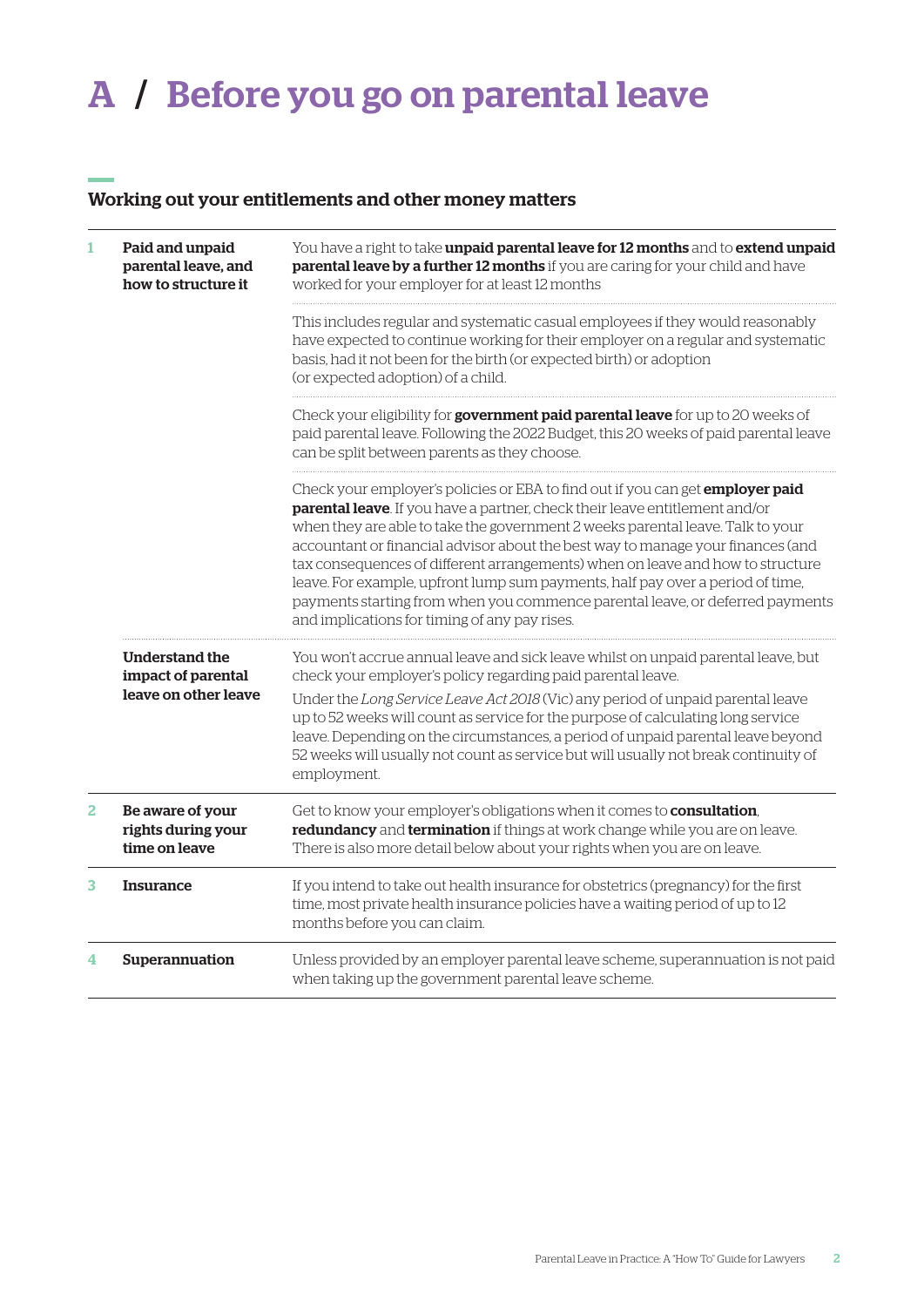## Timing & planning

| 5 | When and what to<br>tell your employer<br>and when to begin<br>leave              | You need to tell your employer at least 10 weeks before you intend to take unpaid<br>parental leave or as soon as practicable. Unpaid parental leave can start up to six<br>weeks before the expected birth date, or earlier if agreed with your employer.                                                            |
|---|-----------------------------------------------------------------------------------|-----------------------------------------------------------------------------------------------------------------------------------------------------------------------------------------------------------------------------------------------------------------------------------------------------------------------|
|   |                                                                                   | If applicable, check your employer's policies or EBA to find out when you need to<br>notify them that you intend to take <b>paid</b> parental leave.                                                                                                                                                                  |
|   |                                                                                   | Generally, you do not have to tell your employer you are pregnant, unless there<br>are health and safety reasons to do so. Talk to your employer about any necessary<br>changes to your work arrangements so you can work safely during your pregnancy<br>or consider "no safe job" leave.                            |
| 6 | <b>Medical matters</b>                                                            | You do not have any general right to be absent from work to attend medical<br>appointments, so you may consider informally discussing expectations with your<br>employer.                                                                                                                                             |
|   |                                                                                   | You are entitled to take personal/carer's leave if you have a pregnancy related<br>illness. In addition, unpaid 'special' maternity leave may also be available if you<br>have a pregnancy-related illness.                                                                                                           |
|   |                                                                                   | Your employer can ask you for a medical certificate or statutory declaration with<br>your expected date of birth and that you are fit to work during your pregnancy.<br>If you travel for work, airlines may also require a medical certificate confirming that<br>you are fit to fly in your final trimester.        |
| 7 | Plan child care<br>arrangements early                                             | As soon as possible, you should research private and public child care providers<br>(1) in your local area and (2) near your/your partner's work. Your local council will<br>generally have a list of local providers.                                                                                                |
|   |                                                                                   | Identify if your employer provides any tools or resources to assist with child care.                                                                                                                                                                                                                                  |
|   |                                                                                   | Put your child down on <b>multiple waitlists</b> and plan for a fall-back option in case<br>your preference is not available. Generally speaking:                                                                                                                                                                     |
|   |                                                                                   | private child care centres accept waitlist applications before birth, so apply as<br>$\bullet$<br>early as possible during your pregnancy; and                                                                                                                                                                        |
|   |                                                                                   | <b>public</b> child care centres only accept waitlist applications after birth (see below).                                                                                                                                                                                                                           |
| 8 | CPD points,<br>your practising<br>certificate, and<br>professional<br>memberships | Consider the timing of your parental leave against the CPD year/s you are on leave<br>(1 April to 31 March) and whether you will satisfy your CPD requirements. Ask about<br>seeking a partial exemption to reflect your time on leave.                                                                               |
|   |                                                                                   | Notify the Legal Services Board of your intended leave period prior to taking<br>parental leave.                                                                                                                                                                                                                      |
|   |                                                                                   | Make arrangements to renew your practising certificate whilst on leave, including<br>confirming with your employer if it is to pay.                                                                                                                                                                                   |
|   |                                                                                   | If in doubt, the Legal Services Board can guide you through the process.                                                                                                                                                                                                                                              |
|   |                                                                                   | If you want to continue professional organisation memberships whilst on leave (eg<br>Law Institute of Victoria, Association of Corporate Counsel) notify accordingly and<br>ensure your contact details are up to date.                                                                                               |
| 9 | Return to work date                                                               | Some employers may ask for a provisional return date before you leave - so begin<br>thinking early about your preferred period of parental leave. When on leave, you<br>can apply to extend leave or return to work early and your employer can only<br>refuse to extend your leave on 'reasonable business grounds'. |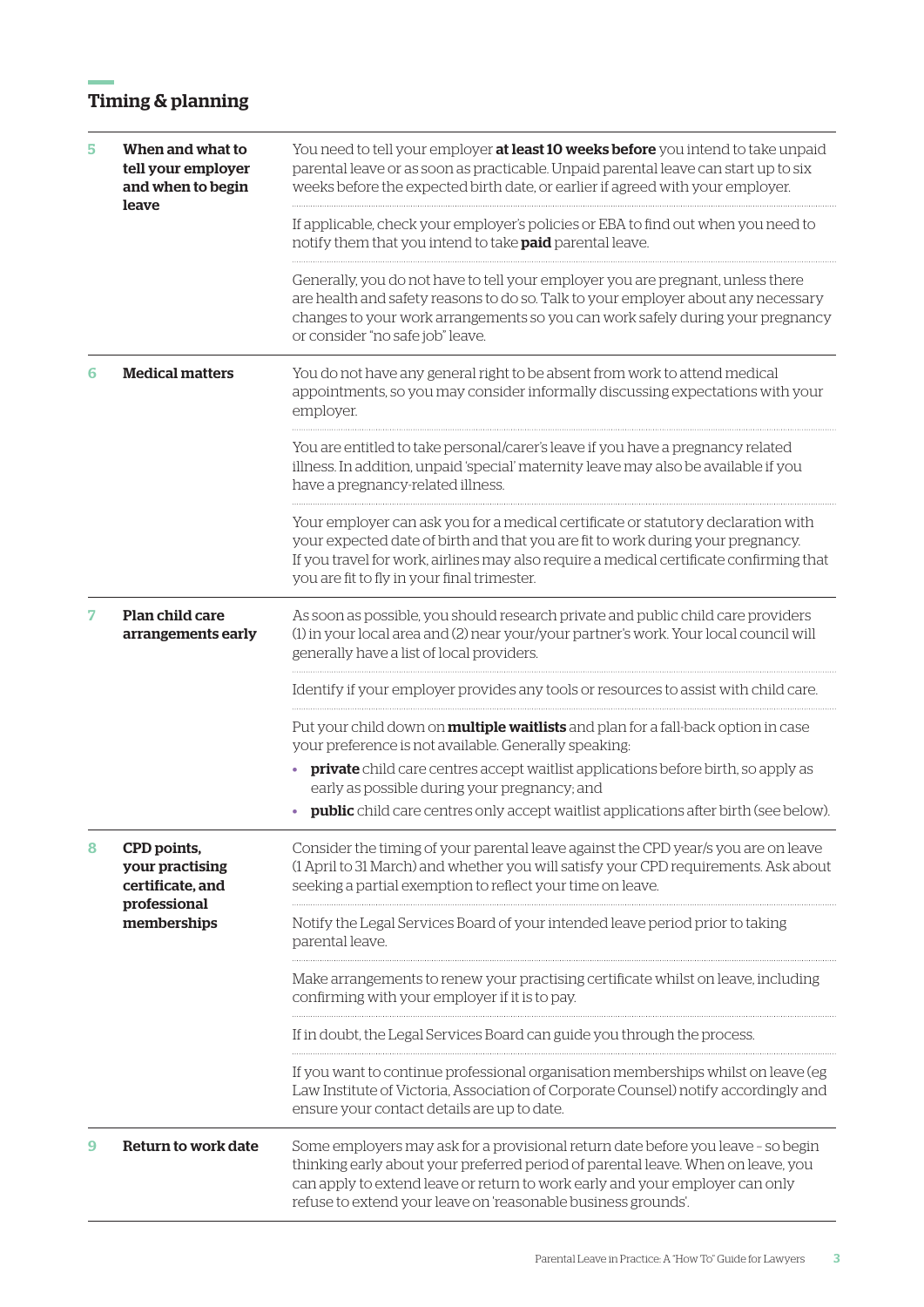### Communication with your clients, stakeholders, colleagues and employer

- 10 Ensure your manager and colleagues know what contact you would like while on parental leave, if any.
	- Do you want your employer to keep you updated on developments with your clients and your team?
	- Do you want to attend training and group retreats?
	- Would you like to attend key social events?
	- Would you prefer minimal contact?
- 11 Discuss with your manager how your practice should be covered while on leave. This could include how you would like to communicate your leave arrangements with your key clients or external stakeholders, the nature of any handover and how any transition will be structured when you return to work.
- 12 Create a network of colleagues who are also working parents, or find a mentor, to seek guidance and share ideas and tips. Ask these contacts if you can meet up before you return to work to gain an insight into how they made it work and the challenges they faced. *Circle In* is an online network to support working women, with free website content tailored for each stage of parental leave. Victorian Women Lawyers also offers a Professional Mentoring program, designed to provide junior and senior lawyers with access to senior mentors to provide guidance on their career development.
- 13 Continue to pursue career opportunities and promotions before you commence parental leave.
	- Request a performance review and a pay review before you begin parental leave, or let your employer know if you would like to participate in a review while on leave.
	- If you have worked part of a financial year before commencing parental leave, you may consider seeking a pro rata pay rise at the end of that financial year, and bonuses if applicable, whether or not you are on leave at that time.

# B / During parental leave

#### Logistics

| 14 | 'MyGov' Account                                                                                     | Establish a 'MyGov' account (MyGov) to access government services from one<br>place online, including Medicare, Centrelink and the ATO.                                                                                                                                                                                                                                  |
|----|-----------------------------------------------------------------------------------------------------|--------------------------------------------------------------------------------------------------------------------------------------------------------------------------------------------------------------------------------------------------------------------------------------------------------------------------------------------------------------------------|
| 15 | <b>Accessing</b><br>government paid<br>parental leave and<br>child care subsidies<br>via Centrelink | If you are eligible for government paid parental leave entitlements, you and your<br>child will each need to apply for a Centrelink Reference Number ( <b>CRN</b> ). If you<br>intend to use child care, you will also need a CRN to apply for child care subsidies<br>(if eligible). You can apply for a CRN and government entitlements and subsidies<br>online here.  |
|    |                                                                                                     | It is important that you apply for a CRN as soon as possible after your child is born,<br>to avoid any reduction in your government paid parental leave entitlements. This is<br>because payments are cut off 52 weeks after your child is born, regardless of when<br>you begin to receive the payments. You are also likely to need a CRN for child care<br>enrolment. |
| 16 | <b>Medicare Card and</b><br>'no jab no play' laws                                                   | Apply to add your child to your Medicare Card or move to a family Medicare Card.<br>Your doctor cannot register your child's immunisation details if your child does not<br>have a Medicare Number, and it is likely that you will need to provide a copy of your<br>child's immunisation details for child care enrolment (due to the 'No Jab, No Play'<br>laws).       |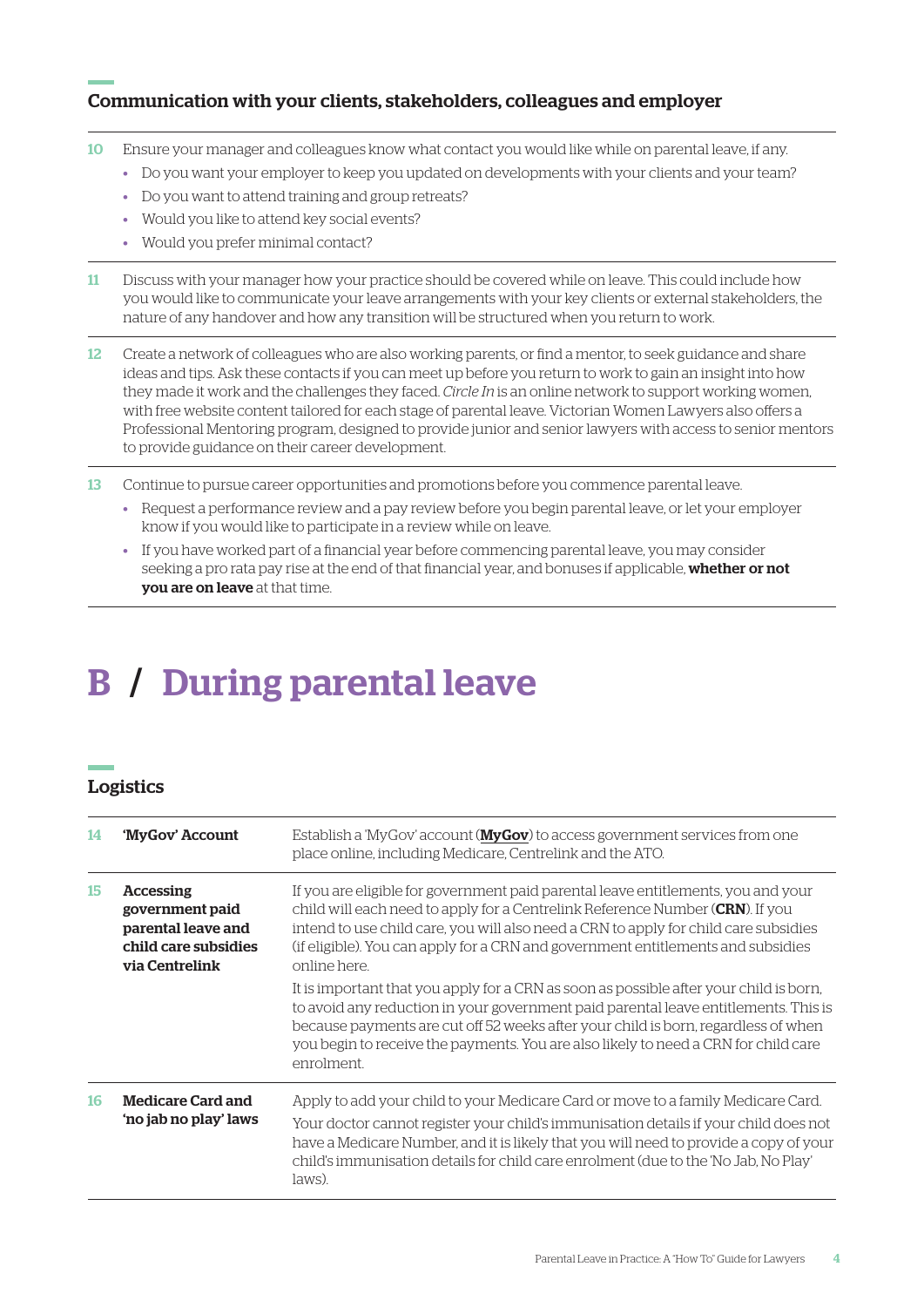| 17 | Consider child care<br>arrangements (if<br>applicable to your<br>situation) | Based on your earlier research, apply for the waitlist of preferred <b>public</b> child care<br>centres. Think about:<br>The best location of your child care centre - who will be doing drop offs and pick-<br>$\bullet$ .<br>ups and what will work best? |
|----|-----------------------------------------------------------------------------|-------------------------------------------------------------------------------------------------------------------------------------------------------------------------------------------------------------------------------------------------------------|
|    |                                                                             | • Pick-up times at the child care centre - this will have a significant impact on your<br>working hours if you are responsible for pick-ups, particularly as your child care<br>days will be fixed.                                                         |
|    |                                                                             | • Commencing child care at least two weeks before your return date to ease the<br>transition period for you and your child.                                                                                                                                 |

#### Keeping in touch, consultation about change, & clarifying expectations

| 18 | Changes to your role                                                               | If you are on unpaid parental leave, your employer must consult with you on any<br>changes to the status, pay and location of your pre-parental leave role.                                                                                                                                                                                                                                                                                        |
|----|------------------------------------------------------------------------------------|----------------------------------------------------------------------------------------------------------------------------------------------------------------------------------------------------------------------------------------------------------------------------------------------------------------------------------------------------------------------------------------------------------------------------------------------------|
| 19 | 'Keeping in Touch'<br>days                                                         | You have a right to request 10 'keeping in touch' days, paid at your normal wage,<br>which you can utilise to refresh your skills, transition back to work, become familiar<br>with new or updated processes, be involved in planning discussions or meetings or<br>events that may affect your role.                                                                                                                                              |
| 20 | Confirm return to<br>work expectations                                             | Arrange to meet or have a conversation with your manager in the lead up to<br>returning to work to discuss and set expectations around:                                                                                                                                                                                                                                                                                                            |
|    |                                                                                    | How your role may have changed or remain the same. If you are entitled to<br>٠<br>unpaid parental leave, you are entitled to return to your pre-parental leave<br>position or a position which is nearest in status and pay to your pre-parental<br>leave position.                                                                                                                                                                                |
|    |                                                                                    | Work that may be available from day one, so you do not return to an empty desk.<br>۰<br>Whether you can negotiate some form of relief from targets for the first few<br>$\bullet$<br>months after you return to work. For example, reduced billable hours or modified<br>goals for employee incentives. It is often a slow process getting back into work, so<br>a little leeway in this regard can have a positive impact on your return to work. |
|    |                                                                                    | If you sign a new contract which provides for reduced hours you could lose<br>۰<br>your right to return to your previous number of hours. Consider including a<br>contractual right to increase hours and return to the role you had before signing<br>the new contract. In some cases reducing your hours can also reduce your long<br>service leave entitlement.                                                                                 |
| 21 | <b>Consider child care</b><br>arrangements (if<br>applicable to your<br>situation) | As it gets nearer to the date you are returning to work, discuss with your employer<br>the days of the week you are planning on working, your return date and the impact<br>of any pick-up arrangements. Your days at work will need to tie in with your fixed<br>child care days and opening hours.                                                                                                                                               |
|    |                                                                                    | If you have been employed for 12 months with your employer, you have a right to<br>request flexible working arrangements if your child is of school age or younger.<br>Although you have a right to make this request, your employer can refuse the<br>request if there are reasonable business grounds.                                                                                                                                           |
|    |                                                                                    | Flexible work can take many forms. Consider suitable flexible working<br>arrangements and investigate available options. For example, working a day or<br>more from home, condensed working week, job share or flexible working hours.                                                                                                                                                                                                             |
| 22 | <b>Breastfeeding at</b><br>work                                                    | If you plan to breastfeed or express at work, ask your employer whether there<br>is a private room available with a comfortable chair and refrigeration space.<br>Does your workplace hold a Breastfeeding Friendly Workplace Accreditation?                                                                                                                                                                                                       |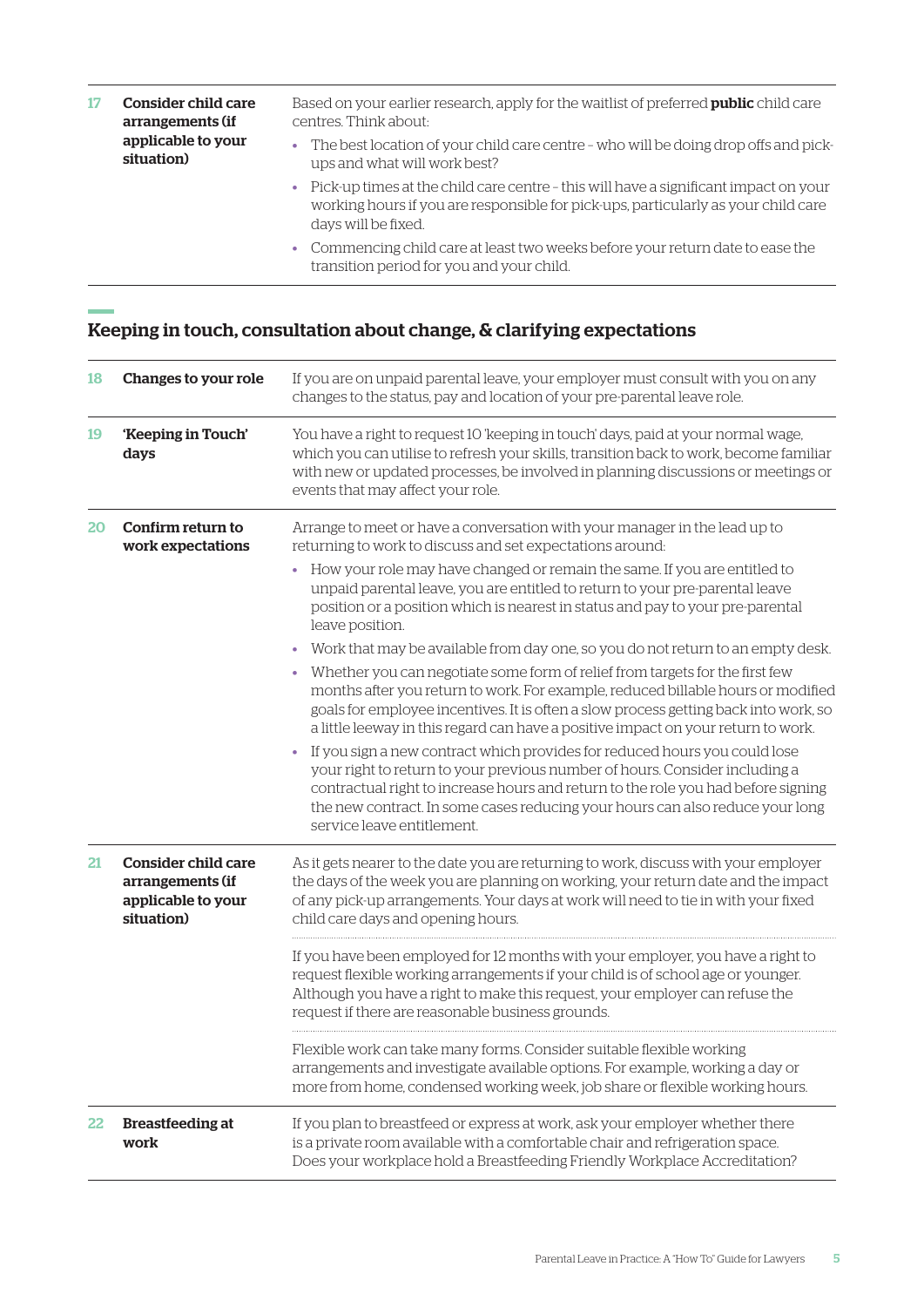# C / Returning to work after parental leave

| 23 | <b>Revisit your</b><br>business /<br>performance plan<br>and personal<br>development | Revisit your strategic business or performance plan and modify as appropriate to<br>meet your needs. Discuss your plan with your supervisor.                                                                                                                                                                                                  |
|----|--------------------------------------------------------------------------------------|-----------------------------------------------------------------------------------------------------------------------------------------------------------------------------------------------------------------------------------------------------------------------------------------------------------------------------------------------|
|    |                                                                                      | If applicable, what are your employer's expectations for you in terms of business<br>development and personal development activities? If you are working flexibly, how<br>will you and your employer ensure that you are included in development activities,<br>so that you can continue to develop yourself, your network and your practice? |
| 24 | Re-establish<br>connections                                                          | Contact key clients, external stakeholders and internal contacts.                                                                                                                                                                                                                                                                             |
|    |                                                                                      | Update your professional memberships.                                                                                                                                                                                                                                                                                                         |
|    |                                                                                      | Continue to keep in touch with your network of colleagues who are also working<br>parents.                                                                                                                                                                                                                                                    |
| 25 | <b>Social events</b>                                                                 | Discuss with your manager whether they can arrange key social events:<br>when you are in the office - for example, a lunch event instead of evening drinks;<br>and<br>in advance - so that you can make child care arrangements.                                                                                                              |
|    |                                                                                      | Informal catch ups with your team, clients and key stakeholders are invaluable. It is<br>important to find the time to continue these, even if less regularly than before.                                                                                                                                                                    |
| 26 | If working flexibly,<br>establish clear work<br>protocols                            | How will you, your employer, manager and team facilitate your flexible work<br>arrangements?                                                                                                                                                                                                                                                  |
|    |                                                                                      | Keeping informed - How will your employer keep you fully informed about<br>٠<br>work-related matters? Will team meetings be scheduled on a day and at a time<br>that you are working in the office or when you can dial in?                                                                                                                   |
|    |                                                                                      | Contact on days off - When and how do you want to be contacted? When will<br>you check emails? Will you divert your office phone to your mobile? Who will be<br>the point of contact if you are not available?                                                                                                                                |
|    |                                                                                      | Messaging on days off - To provide a clear message to work colleagues / clients /<br>٠<br>external stakeholders, think about:                                                                                                                                                                                                                 |
|    |                                                                                      | - Turning on your email 'out of office' on your days off.                                                                                                                                                                                                                                                                                     |
|    |                                                                                      | - Creating an electronic signature that notes the days that you are in the office.                                                                                                                                                                                                                                                            |
|    |                                                                                      | Use of technology - Identify what tasks you can do remotely (eg dialling in to<br>meetings, time recording, turning on your email 'out of office' etc).                                                                                                                                                                                       |
|    |                                                                                      | If you have an assistant, consider how they might help you with the above.<br>۰                                                                                                                                                                                                                                                               |
| 27 | Setting up a home<br>office                                                          | Investigate whether your employer provides any useful technology or resources,<br>including disused equipment.                                                                                                                                                                                                                                |
|    |                                                                                      | You may wish to set up your home office in exactly the same format as your work<br>office, to assist with a smooth transition between working in the office to working at<br>home.                                                                                                                                                            |
|    |                                                                                      | Don't forget ergonomics!                                                                                                                                                                                                                                                                                                                      |